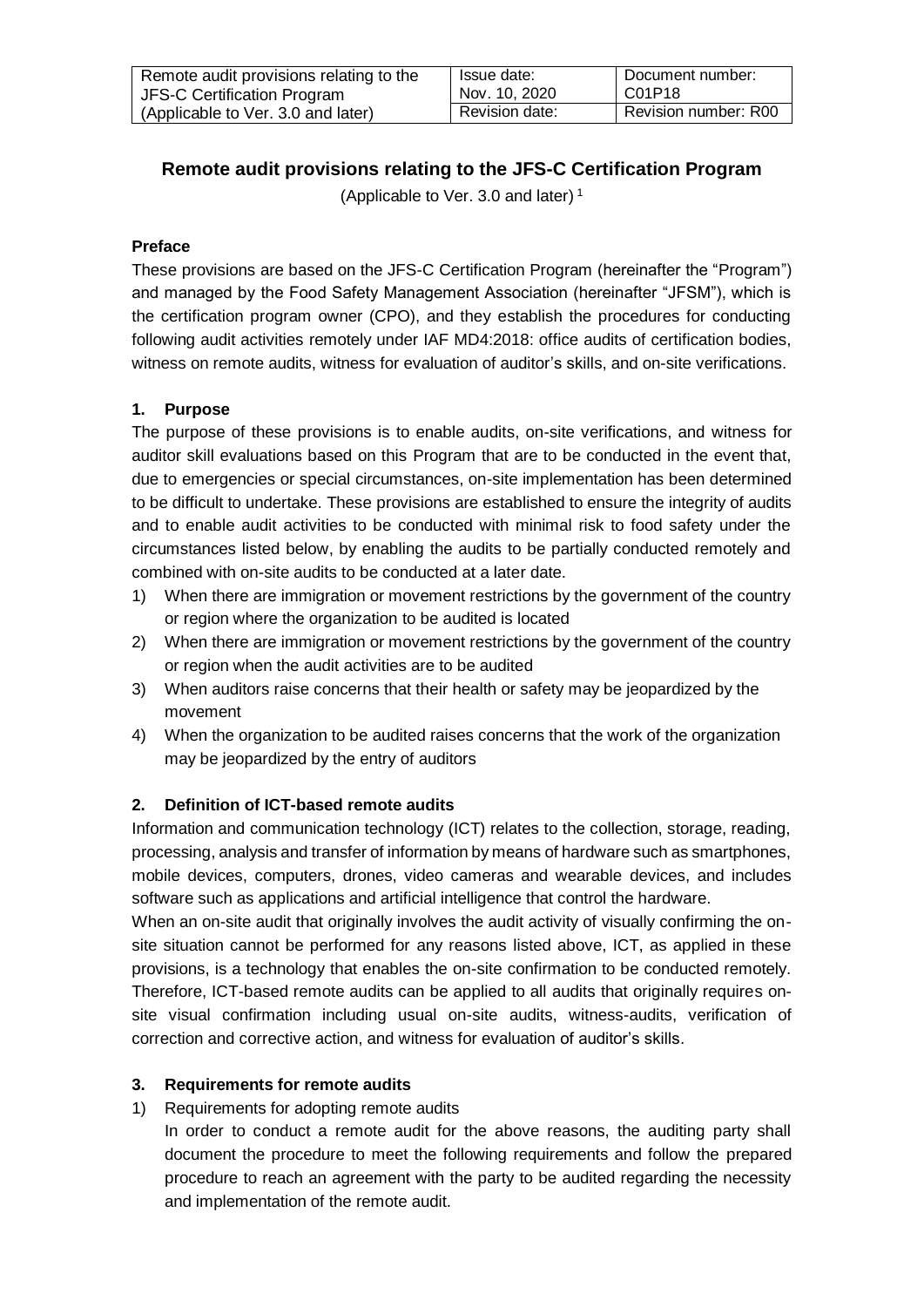| Remote audit provisions relating to the | Issue date:    | Document number:     |
|-----------------------------------------|----------------|----------------------|
| JFS-C Certification Program             | Nov. 10, 2020  | C01P18               |
| (Applicable to Ver. 3.0 and later)      | Revision date: | Revision number: R00 |

- ① Both parties shall recognize that a remote audit is an auditing method that may be used when an on-site audit is not possible.
- ② Both parties shall agree that the situation requiring the remote audit may continue beyond the due date of the audit.
- ③ Both parties shall agree that as soon as the situation requiring the remote audit is resolved, it is assumed that on-site audit will be conducted.
- ④ No risk shall be anticipated by executing remote audit based on the past nonconformity history or other information.
- ⑤ Both parties shall mutually agree on the implementation and cooperation of the remote audit.
- ⑥ Both parties shall agree on measures to be taken when information transfer using ICT does not operate as expected.
- 2) Requirements for the use of ICT

In order to conduct visual check on the on-site practice remotely, information transfer using ICT shall meet the following requirements.

- ① Information required by the auditing party can be accurately transferred
- ② Information required by the auditing party can be adequately transferred
- ③ Information required by the auditing party can be transferred without delay
- ④ No doubt on the authenticity of the information transmitted to the auditing party.
- ⑤ No leakage or theft possible when information is transferred, stored or used.
- ⑥ Appropriate system and environment are available at both the auditing party and the audited party to support the use of ICT.

### **4. Scope of remote audits**

The scope of remote audits is normally the same as the applicable scope of the on-site audits of certification bodies conducted by the CPO in the operation of this Program, to include witness on remote audits, on-site verifications and witness for evaluation of auditor's skills, periodic audits, on-site audits of the first initial audit, and recertification audits. However, the scope for which verification is required in the following section 5 is out of the scope of application for remote audits.

## **5. Scope of application that requires verification by on-site audits**

The following parts of the verification of manufacturing operation in the recertification audits shall be verified by on-site audits in order to ensure the integrity and reliability of audits required by this Program.

- ① Verification of on-site practice for operations related to the critical control points (CCPs) and the occurrence of food safety hazards
- ② Verification of activities of workers who engage with operations related to the CCPs and the occurrence of food safety hazards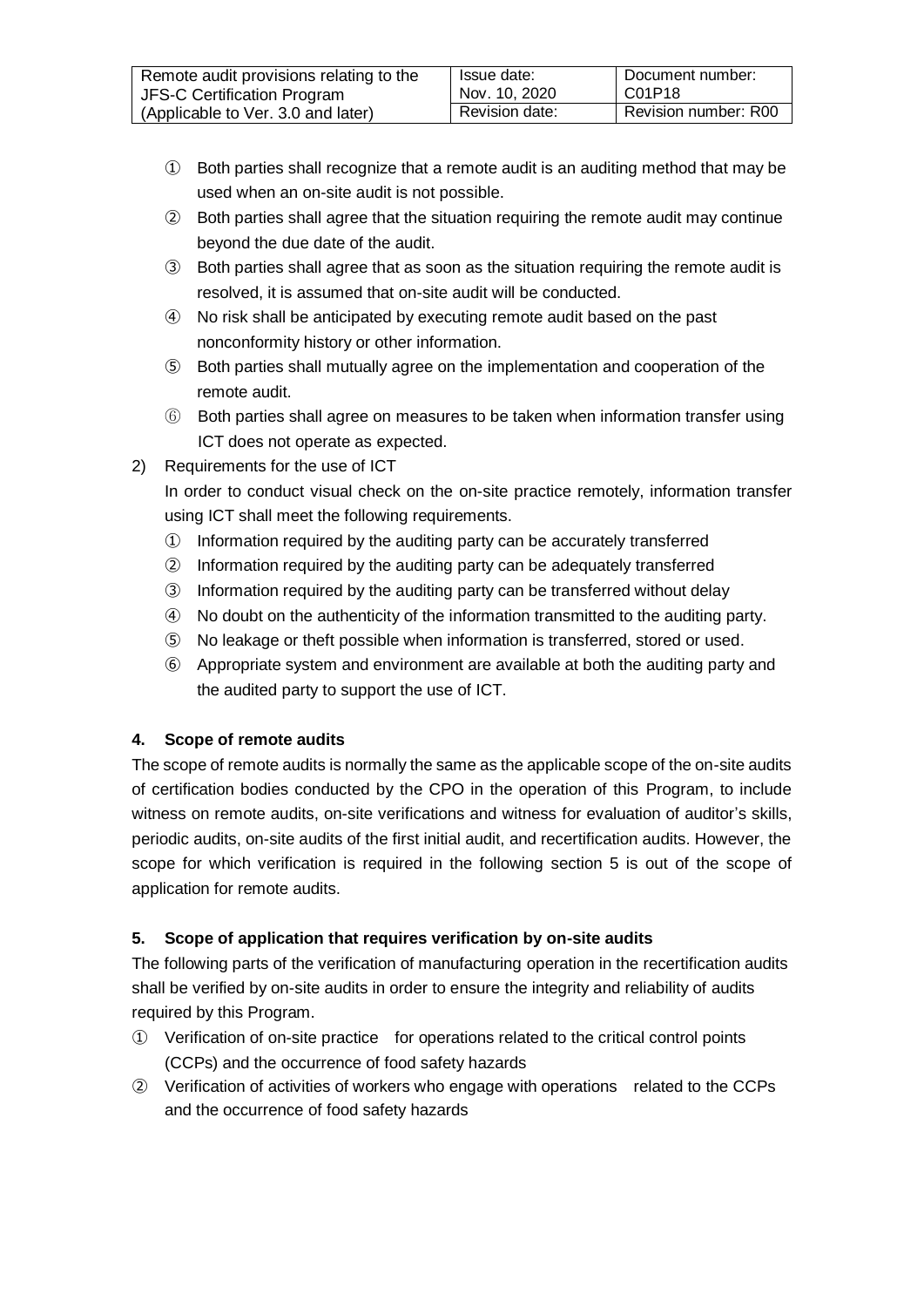| Remote audit provisions relating to the | Issue date:<br>Nov. 10, 2020 | Document number:<br>C01P18 |
|-----------------------------------------|------------------------------|----------------------------|
| JFS-C Certification Program             |                              |                            |
| (Applicable to Ver. 3.0 and later)      | Revision date:               | Revision number: R00       |

## **6. Requirements and deadlines for measures taken after audit results**

1) In the periodic audits, the audit can be completed remotely only when no critical or major nonconformity is identified. When a minor nonconformity is pointed out, correction or corrective action are required to be performed within 30 days, and the status of the correction or corrective action can be confirmed remotely. However, corrections or corrective actions confirmed remotely shall be re-confirmed on-site at the next audit. In addition, the facts confirmed remotely shall be clearly stated in the audit report, and the facts re-confirmed in the next on-site audit shall also be noted in that audit report as re-confirmed facts from the previous remote audit.

2) For recertification audits, the duration from the date of the remote audit to the completion of all audit activities when conducting the above verification by means of an on-site audit shall not exceed 30 days. If the audit cannot be completed within this 30-day deadline and needs to be extended, the risks posed by the postponement of the completion of the audit shall be evaluated and a process shall have been established to set an appropriate extension deadline according to the assumed level of risk.

Even when a risk posed by the postponement of the completion of the audit is not anticipated, all audit activities shall be completed within a maximum of 90 days from the start of the audit.

- 3) When an on-site audit cannot be completed within the deadline due to unforeseen circumstances even though a recertification audit has been started remotely and the certification period has expired, the certification shall be begun again from an initial application.
- 4) Regardless of the type of audit, if a critical or major nonconformity is found during a remote audit, the same measures and response period allowed for usual on-site audit shall apply, and a re-audit or verification of correction or corrective actions shall be conducted on-site.
- 5) The audit report shall clearly state that the audit was conducted remotely, the audit report shall be prepared when the audit is completed in accordance to the level of nonconformity mentioned above, and after the audit results are proven by reviewer those information shall be entered in the database. (In the remarks column of the database, state that the audit was a remote audit.)

### **7. Remote audit labor-hours**

1) When the requirements described in 2) of the above section 3 are met, the man-days for a remote audit shall be the same as for an on-site audit, and the man-days specified in the JFS-C Certification Program Document shall be followed. Even when the requirements described in 2) of the above section 3 have been confirmed, fatigue and break time shall be taken into consideration for additional workload due to handling of a large amount of information, processing time due to the communication transfer speed, the use of ICT equipment, etc., but such conditions are not included in the man-days. When it is necessary to assign a professional technician to operate the ICT equipment, this requirement can be added to the man-days. Records including the basis for the determination of the man-days shall be kept in the same way as for usual on-site audits.